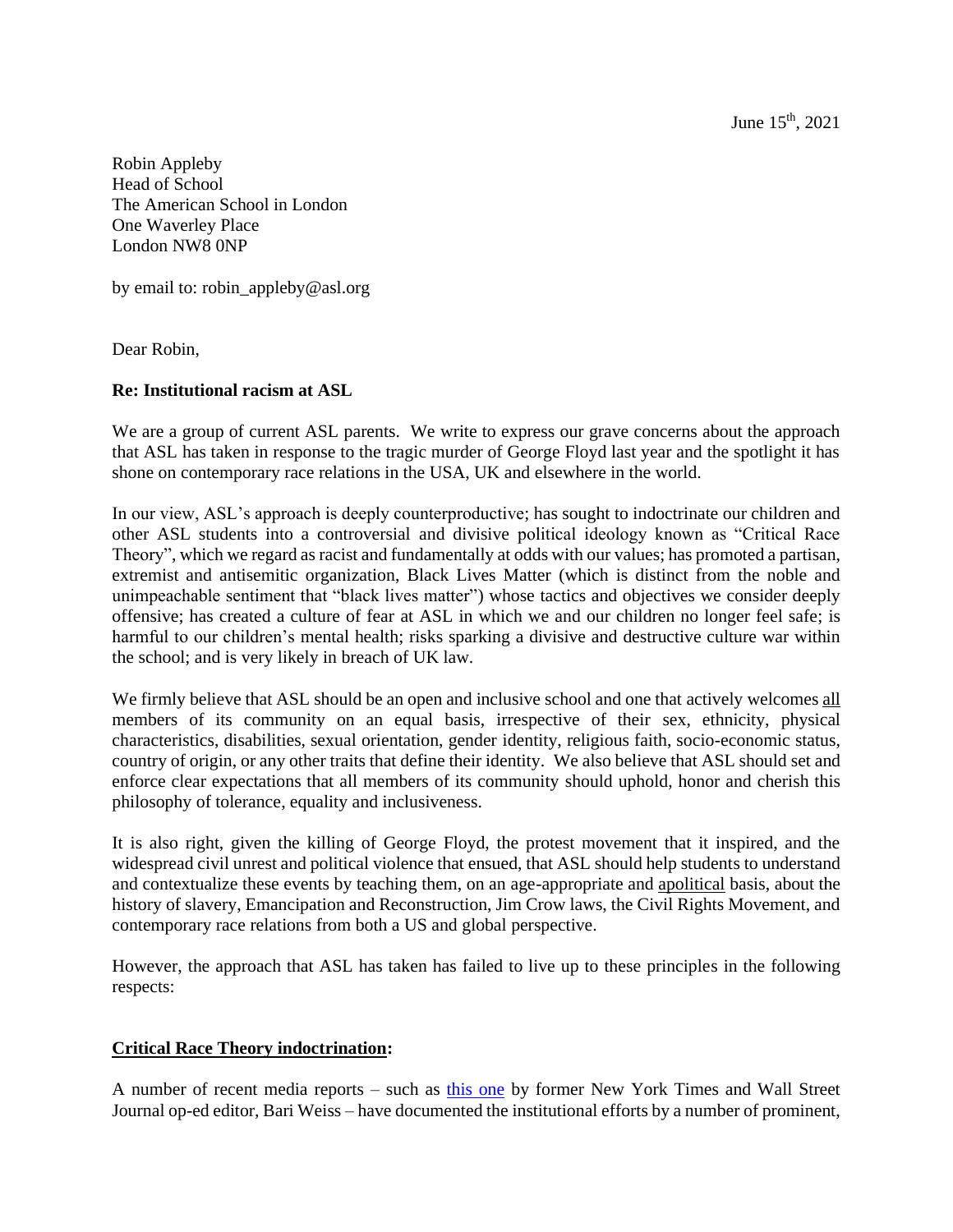private, American schools to indoctrinate their students into what is known as "Critical Race Theory" (also known as "Anti-Racism"), a controversial and divisive political ideology that we regard as profoundly-racist and fundamentally at odds with our values. We are deeply concerned that ASL appears to be following in the footsteps of these other schools.

During the 2020-2021 school year, ASL students were required to watch during regular class time a nine-minute YouTube video entitled ["Uncomfortable Conversations with a Black Man" .](https://www.youtube.com/watch?feature=share&v=h8jUA7JBkF4&app=desktop) In the video, American football player and TV commentator, Emmanuel Acho, promotes a series of views that are core elements of Critical Race Theory. In particular, in the video, Acho:

- 1) makes the racist and divisive allegation that, "The white person is [the black person's] problem, only the white person can be the solution";
- 2) dishonors the extraordinary achievements and sacrifices made by Martin Luther King Jr and the movement he led during the Selma marches of 1965 by claiming, despite the clear historical record to the contrary (notably, the Voting Rights Act of 1965 and its subsequent amendments that led to the enfranchisement of millions of black Americans), that they achieved no reduction in systemic racism or improvements in racial equality in the USA;
- 3) asserts that he, as a black man, was justified in intentionally driving his bicycle into a white woman from behind – conduct that would very likely amount to the crime of racially-aggravated assault under the laws of the United Kingdom – merely because the white woman was unable to hear him demand that she make way for him, and further cites this as allegorical justification for the extensive rioting, looting and political violence that has occurred over the past year in the name of Black Lives Matter;
- 4) promotes the controversial and disputed concept of "white privilege", which we regard as racist;
- 5) makes the racist, divisive and unfounded claim that all white people are the "oppressor" and all black people are the "oppressed";
- 6) suggests that all white people should be suspected of being racist towards black people; and
- 7) promotes the racially-divisive and demonstrably-false fictions that, "When a black person commits a crime, they go to jail; when a white person commits a crime, they get off," and, "Right now, black people are dying at the hands of white people".

We regard this video as overt, racist, anti-white propaganda. We are shocked and disturbed that ASL required our children and other students to watch it. By casting all white people, irrespective of their values, personal circumstances and conduct, as "the problem", "the oppressor", "the privileged", "the killers of black people", the video fails Dr King's famous litmus test for racism: that we should judge individuals by the content of their character and not by the color of their skin. The video was presented to ASL students as factually-accurate, when it is demonstrably not. No alternative viewpoints that challenge or contradict the video's racially-divisive, ideological stance were provided. The strong impression was conveyed that any student who didn't blindly-accept the controversial and racist assertions made in the video is, themselves, a racist.

The presentation of this video to ASL students could, perhaps, be excused as a one-off, albeit-profound, lapse of judgement. However, there have been numerous other recent examples that suggest that, although it has not (yet) officially stated it, ASL has now adopted a formal policy of promoting a Critical Race Theory / "Anti-Racist" agenda to students:

1. ASL has recently established racially-segregated school clubs, referring to them as "affinity groups". As the Bari Weiss article documents, these racially-segregated affinity groups have also been instituted in many schools that are actively promoting a Critical Race Theory agenda.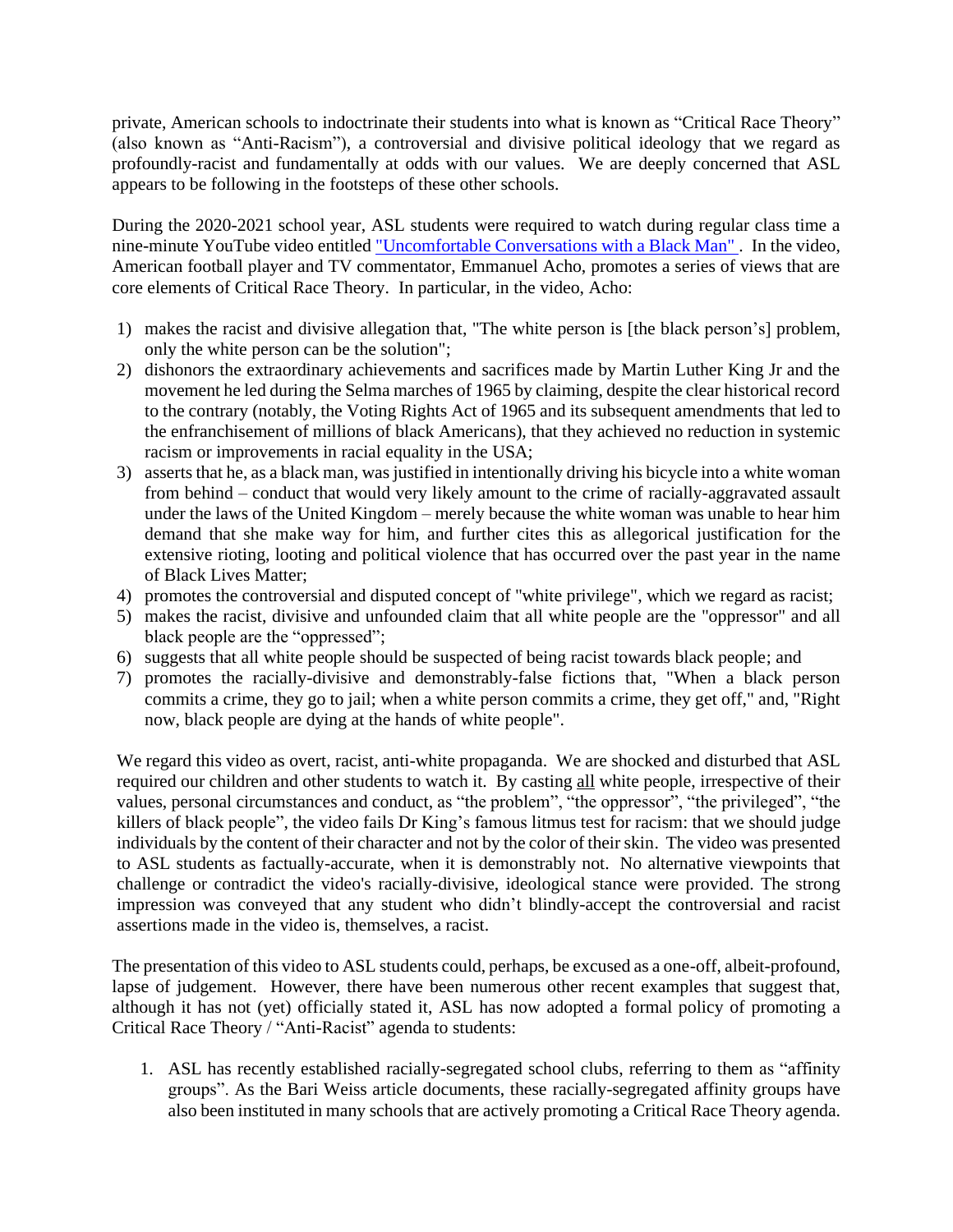We are horrified by this. We regard racially-segregated school clubs to be just as offensive and immoral as racially-segregated lunch counters and racially-segregated water fountains. More to the point, segregating students by race is fundamentally-counterproductive to the worthy and important goal of promoting racial-inclusiveness at ASL.

- 2. In addition to in the Emmanuel Acho video, ASL has actively promoted to students the controversial and disputed concept of "white privilege". For example, during a Middle School assembly purportedly in recognition of Martin Luther King Day on January  $18<sup>th</sup> 2021$ , a presentation promoting Black Lives Matter was shown to students that called on them to "reflect on [their] privilege". Our children have also reported that the concept of "white privilege" has been promoted repeatedly by their teachers and in required reading in various classes, as has the notion that all white people are "oppressors" and all people of color are "victims".
- 3. That same presentation instructed students that it was not acceptable to merely be a "non-racist" and that they should, instead, embrace "Anti-Racism". As has been widely-documented in the media (including in the Bari Weiss article above), the term "Anti-Racism" has been co-opted by the Critical Race Theory movement to refer specifically to its own agenda and ideology. This is a remarkable use of Orwellian doublespeak, given that Critical Race Theory is inherently racist, in our view.
- 4. As we note in detail below, ASL has frequently and actively promoted to students the Black Lives Matter political organization, which is the most high-profile partisan arm of the Critical Race Theory movement.
- 5. ASL has admonished students to not engage in "cultural appropriation", referring to the wearing by an individual of clothing and hairstyles and adoption of other cultural trappings that are not associated with their own ethnicity. The concept of "cultural appropriation" is another controversial element of Critical Race Theory, and one that is inconsistent with our values. It is absolutely right that ASL should prohibit any attempt to mock or denigrate people of other ethnicities by mimicking their styles and fashions. However, cultural exchange has been a positive and defining force in human civilization for millennia. The wearing of clothing and hairstyles associated with other cultures can signify admiration, respect, and solidarity. In such cases, it is a positive activity that should be encouraged rather than proscribed.
- 6. ASL has recently announced the appointment of Dr. Mirangela Buggs to the newly-created role of Director of Institutional Equity. Dr Buggs previously held the role of Director of Diversity, Equity and Inclusion at the Dwight-Englewood School in New Jersey. A review of the Dwight-Englewood School's [Anti-Racism and Equity Engagement Action Plan](https://www.fairforall.org/wp-content/uploads/2021/06/Anti-Racism-and-Equity-Engagement-Action-Plan.pdf) – which was developed during Dr Buggs' tenure – reveals that Critical Race Theory has been heavilyembedded in the school-wide curriculum there. On June  $8<sup>th</sup>$  2021, Dana Stangel-Plowe, who had taught English at the Dwight-Englewood School since 2014, resigned her position in protest against the school's indoctrination, under the DEI leadership of Dr Buggs, of students in Critical Race Theory and the harmful consequences it was having on the students there. She wrote, in a scathing [open letter,](https://www.fairforall.org/profiles-in-courage/dwight-englewood-whistleblower/) "I believe that D-E is failing our students. Over the past few years, the school has embraced an ideology that is damaging to our students' intellectual and emotional growth and destroying any chance at creating a true community among our diverse population. I reject the hostile culture of conformity and fear that has taken hold of our school … The school's ideology requires students to see themselves not as individuals, but as representatives of a group, forcing them to adopt the status of privilege or victimhood … In my classroom, I see up close how this orthodoxy hinders students' ability to read, write, and think … In my professional opinion, the school is failing to encourage healthy habits of mind, essential for growth, such as intellectual curiosity, humility, honesty, reason, and the capacity to question ideas and consider multiple perspectives." In response, John McWhorter, a black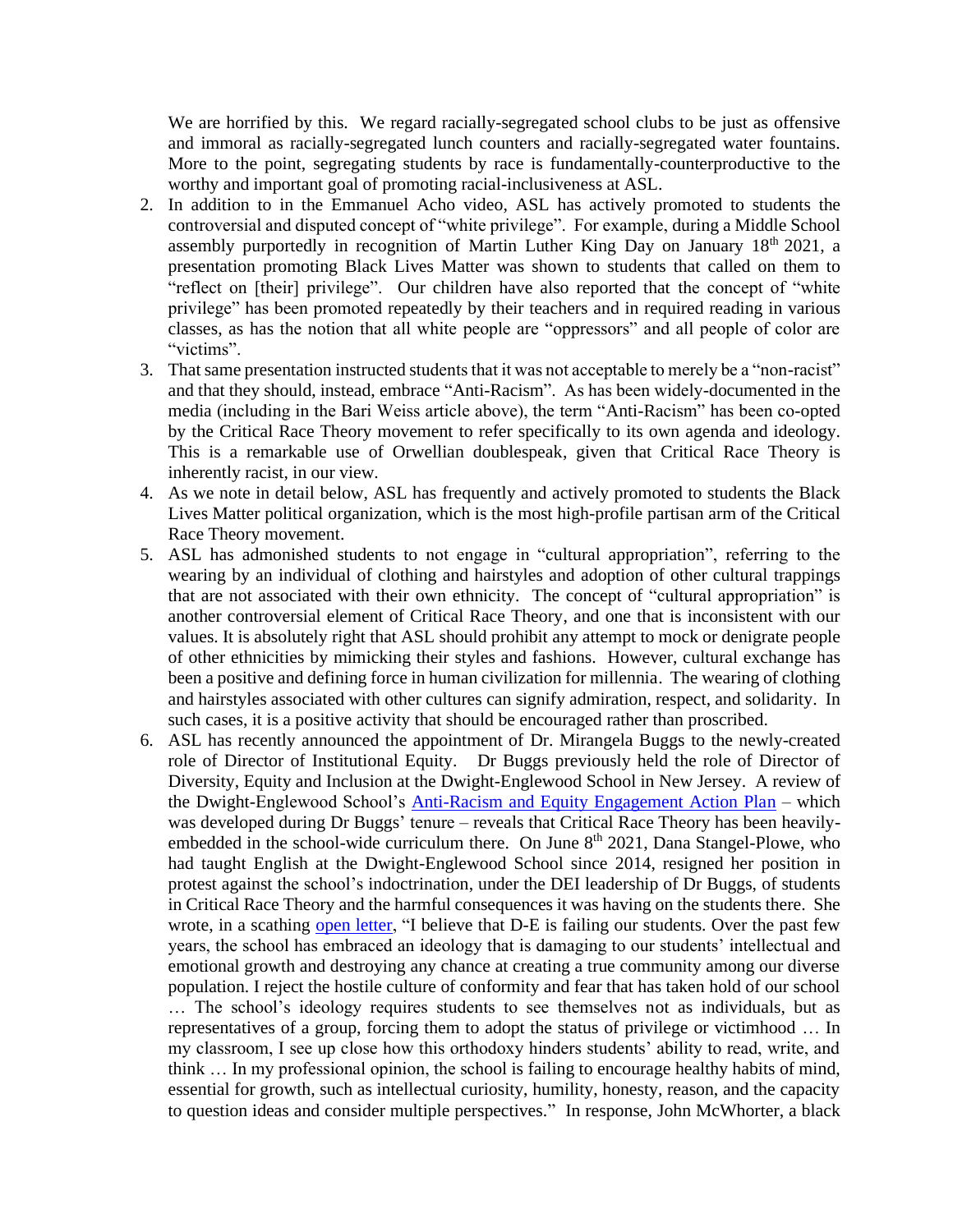professor of English at Columbia Universit[y tweeted](https://twitter.com/JohnHMcWhorter/status/1402379196685557760?s=20) that, "Truly antiracist parents, in the name of love of their kids, should pull them from the Dwight-Englewood school as of next fall." We can only surmise that ASL's appointment of Dr Buggs is a harbinger of a more aggressive and formal implementation of Critical Race Theory in ASL's curriculum that will resemble the one at Dwight-Englewood that Dana Stangel-Plowe assails in her resignation letter.

We object in the strongest terms possible to any and all attempts by ASL to indoctrinate our Children into Critical Race Theory. We do so for the following reasons:

- 1. Critical Race Theory makes gross generalizations and value judgements about people based solely on the color of their skin and without any regard to their conduct, character or personal circumstances. Critical Race Theory is, therefore, overtly-racist and fundamentally-contrary to the values of inclusion, empathy and "colorblindness" to all people with which we wish to raise our children. By promoting a Critical Race Theory agenda, ASL has become institutionally-racist, in our view.
- 2. Critical Race Theory's insistence that all aspects of society must be viewed and interpreted primarily through the lens of race places an unhealthy and counterproductive emphasis on what divides us rather than on what unites us.
- 3. Critical Race Theory's obsessive focus on race above-all-else also frustrates the analysis of and development of effective solutions to the complex and varied causes of socio-economic disparities, much of which have little to do with race (or racism), in our view.
- 4. Based on numerous press reports over the past year, it is evident that the Critical Race Theory movement is hostile to rational scrutiny and responds to it with vicious ad hominem attacks, slurs, and aggressive attempts to "cancel" anyone who dares to speak out against it. This is the behavior of fundamentalist zealots, not liberal, free-thinkers. When any belief system responds in this way to reasonable criticism, it is almost certainly because it lacks the intellectual substance to defend itself with logic and facts.
- 5. Critical Race Theory prioritizes subjective "lived experience" over objective facts and evidence as the basis of its ideology. This approach is fundamentally incompatible with the Enlightenment principle of rational inquiry, which is a cornerstone of the values we wish to instill in our children.
- 6. Critical Race Theory is a disputed ideology (and, it has been rejected, resoundingly, by many people of color in both the [US](https://www.youtube.com/watch?v=ZuvhrXM3v7U) and [UK\)](https://www.telegraph.co.uk/news/2020/10/01/beware-critical-race-theory-divisive-ideology-infiltrating/). A singular focus on promoting Critical Race Theory at ASL denies students the opportunity to become aware of and consider alternative viewpoints regarding contemporary race relations and effective solutions for rebalancing socio-economic disparities.
- 7. It is wholly inappropriate for ASL to be actively seeking to indoctrinate our children into any contested ideological beliefs. ASL's educational mission should be to teach our children how to think, not what to think.

# **Promotion of the Black Lives Matter political organization:**

ASL has actively endorsed and promoted to students a partisan, extremist and antisemitic organization, Black Lives Matter. The sentiment that "black lives matter" is a noble and unimpeachable one. However, the organization that calls itself Black Lives Matter is a political entity whose objectives extend well-beyond seeking an end to racial discrimination and include goals and tactics we consider deeply offensive. These include: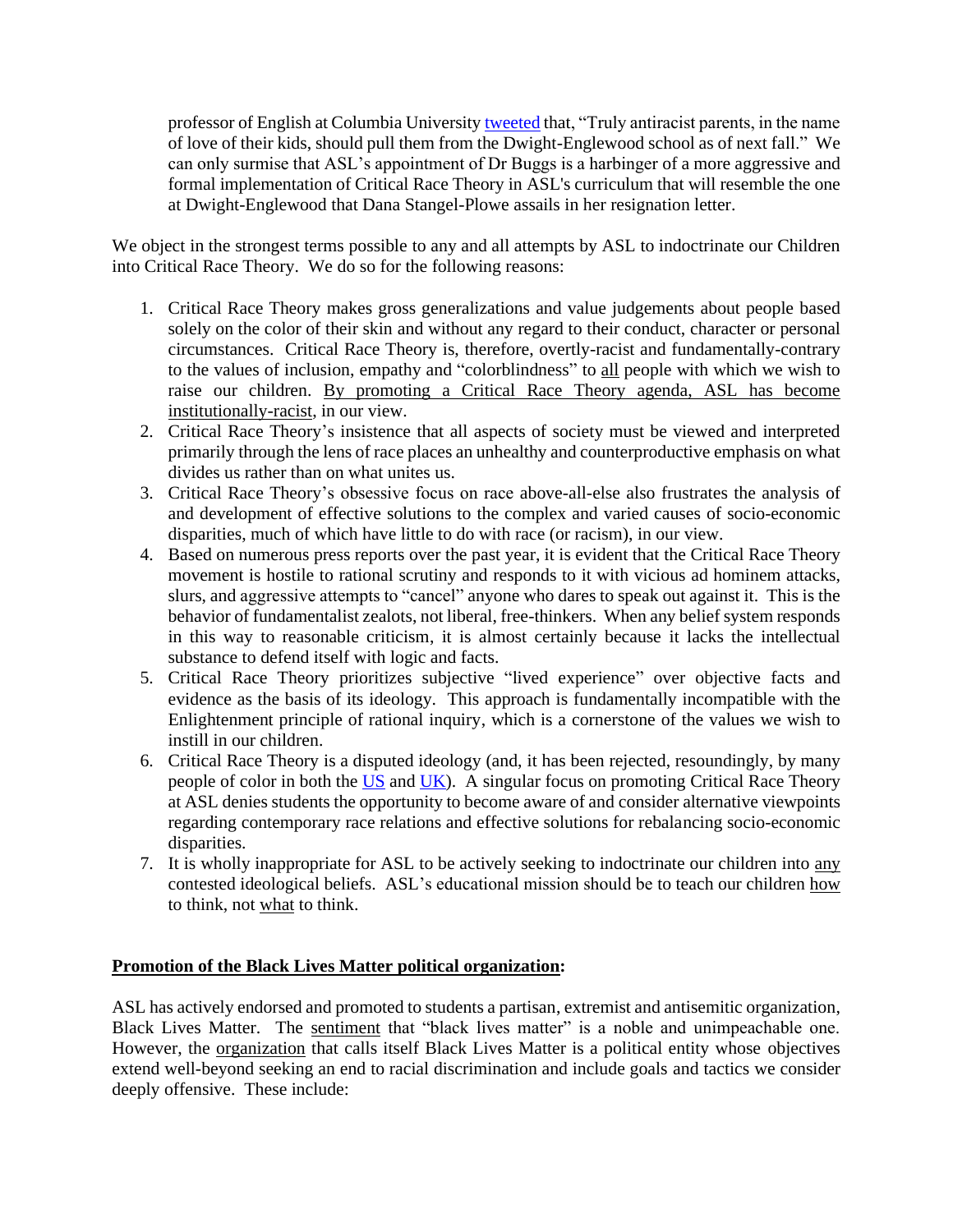- 1. Black Lives Matter is an antisemitic organization. This has been documented extensively in multiple media reports including [here,](https://www.glamourmagazine.co.uk/article/black-lives-matter-antisemitic-tweet) [here,](https://www.jns.org/the-black-lives-matter-movement-and-anti-semitism/) [here,](https://unherd.com/2020/07/how-anti-semitic-is-blm/) [here,](https://www.telegraph.co.uk/women/politics/black-lives-matter-protests-catalyst-anti-semitism/) [here,](https://www.spectator.co.uk/article/blm-should-look-to-martin-luther-king-not-malcolm-x-for-inspiration) [here](https://cherwell.org/2020/06/30/black-lives-matter-oxford-faces-anti-semitism-concerns/) and [here.](https://www.haaretz.com/israel-news/jewish-allies-condemn-black-lives-matters-apartheid-platform-1.5421194) As [this](https://www.jns.org/the-black-lives-matter-movement-and-anti-semitism/) article documents, Black Lives Matter co-founder, Patrisse Cullors, has been a staunch and vocal advocate for the "Boycott, Divestment and Sanctions" movement, which has been designated as antisemitic by the **Anti-Defamation League** and the **Simon Wiesenthal Center**. Joshua Virasami, one of the leaders of the UK branch of Black Lives Matter, [publicly defended](https://www.thejc.com/news/uk/blm-leader-defends-gagged-of-right-to-critique-zionism-tweet-1.507634) a tweet from the official Black Lives Matter account on Twitter that had been [widely-condemned](https://www.jpost.com/diaspora/antisemitism/jewish-watchdog-calls-out-black-lives-matter-for-anti-israel-tweets-633146) as antisemitic. Antisemitism is just as abhorrent as any other form of racism. We regard it as completely unacceptable for ASL to actively promote and endorse an antisemitic organization to students.
- 2. Black Lives Matter is a Marxist organization that seeks to overturn the modern, free market capitalist economic system. The co-founders of Black Lives Matter [describe themselves](https://www.youtube.com/watch?v=kCghDx5qN4s) as "trained Marxists". Black Lives Matter co-founder, Patrisse Cullors[, cites](https://time.com/5171270/black-lives-matter-patrisse-cullors/) Karl Marx, Vladimir Lenin and Mao Zedong as her primary intellectual influences. The UK branch of Black Lives Matter has publicly [stated](https://uk.gofundme.com/f/ukblm-fund) that one of its goals is to "dismantle" capitalism. Joshua Virasami, one of the leaders of the UK branch of Black Lives Matter, has written in [an article](https://www.theguardian.com/commentisfree/2020/jun/08/non-racist-isnt-enough-action-george-floyd-death) in the Guardian newspaper that, "Anti-racism is anti-capitalist, and vice versa. There are no two ways around it. To be an anti-racist must demand a complete rejection of business as usual. An end to racism demands transformation of the global political-economic setup." ASL actively promoted and endorsed this article to ASL students during a presentation at a Middle School assembly on January  $18<sup>th</sup> 2021$ . However, we regard free market capitalism as an economic miracle that has reduced the percentage of the global population living in extreme povert[y from](https://ourworldindata.org/extreme-history-methods)  [95% to less than 10%](https://ourworldindata.org/extreme-history-methods) over the past 200 years, with corresponding reductions in malnutrition, infant mortality, unsanitary living conditions, and illiteracy. By contrast, every single attempt, so far, to implement a communist state has resulted in widespread poverty, extreme privation, chronic malnutrition, a complete loss of democratic freedom, egregious and widespread human rights violations, and, in many cases, genocide. In addition, the most extreme instances of systemic racism over the past 100 years have all occurred under socialist rather than capitalist regimes, including the extermination of the Jews by the German National Socialists, Joseph Stalin's murderous and oppressive campaign against the "rootless cosmopolitans" (Jews) in the USSR, and the Chinese Communist Party's persecution and ethnic cleansing of the Uyghurs today. Indeed, Karl Marx, himself, the founder of the Marxist ideology that takes his name, was a [notorious racist.](https://www.dailysignal.com/2017/05/10/ugly-racism-karl-marx/) We also point out that an exclusive, private school such as ASL simply would not exist without the wealth-creation engine of free market capitalism to fund it. For all of these reasons, we are astounded that ASL would actively endorse and promote to our children and other students an organization that seeks to overturn free market capitalism and replace it with communism.
- 3. In keeping with its Marxist orthodoxy, Black Lives Matter, in its own words (albeit one[s it has](https://nypost.com/2020/09/24/blm-removes-website-language-blasting-nuclear-family-structure/)  [now sought to hide](https://nypost.com/2020/09/24/blm-removes-website-language-blasting-nuclear-family-structure/) from public view), seeks to "disrupt the Western-prescribed nuclear family structure" and replace it with a communal system of raising children. However, we believe strongly that children prosper and thrive the best when being raised by dedicated, loving parents (of any gender) who are deeply-invested in their own children's happiness, fulfilment and success in life. Again, we question why ASL has actively promoted and endorsed to our children an organization that seeks outcomes that are so fundamentally incompatible with our values.
- 4. Black Lives Matter [seeks to abolish](https://www.wbur.org/hereandnow/2020/07/17/black-lives-matter-activist) the police. But, the police are essential for the proper functioning and preservation of the rule of law, which is a foundational plank of any democratic system. We believe that there is a strong need for fundamental reform of the police in order to substantially-reduce the incidence of unreasonable uses of force and other rights violations.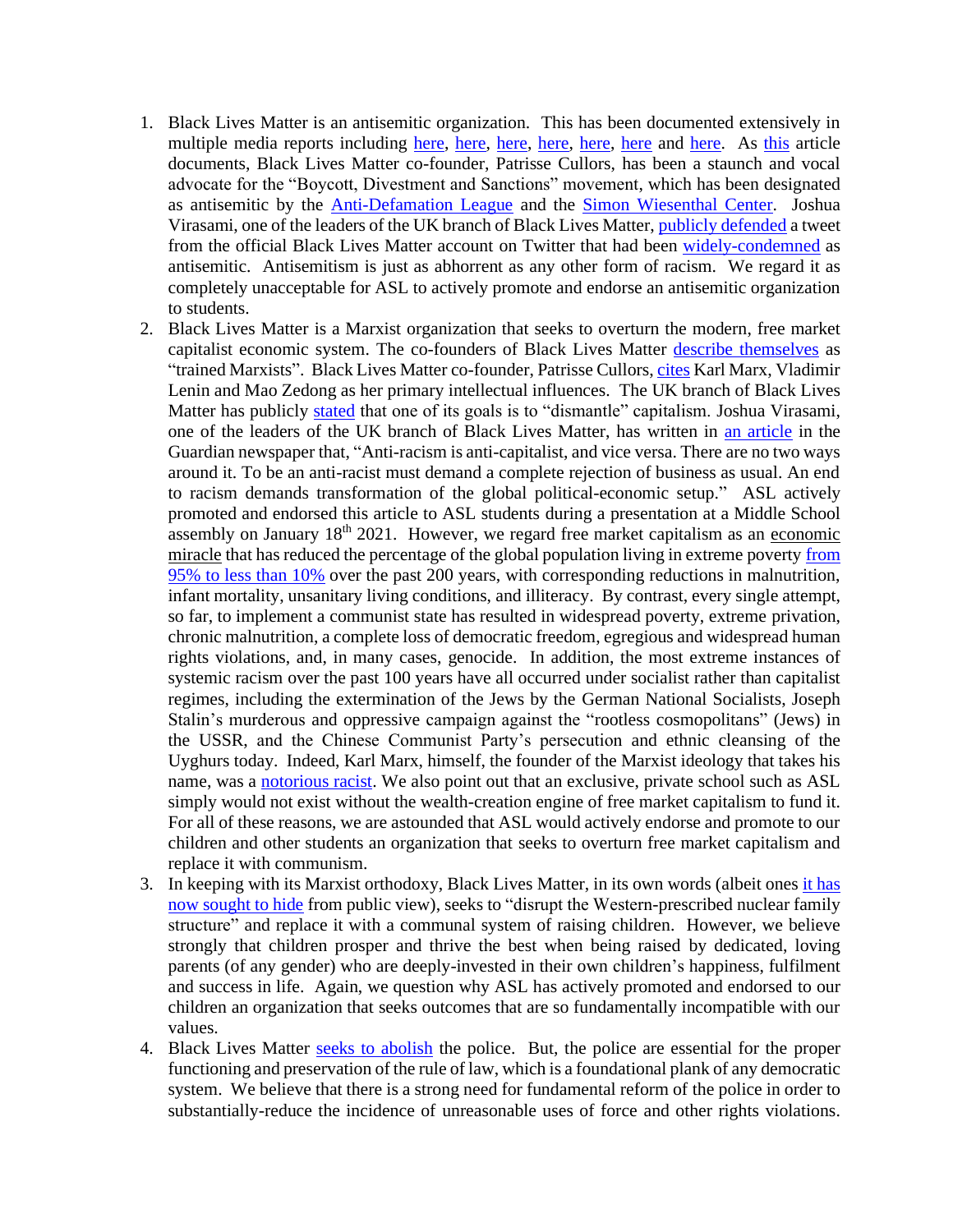But, without the police, society would very quickly descend into widespread lawlessness and violence. And, that is not a world in which we wish to live or raise our children.

5. Over the past year, Black Lives Matter activists have [routinely](https://en.wikipedia.org/wiki/Violence_and_controversies_during_the_George_Floyd_protests#Estimated_financial_costs) engaged in looting, property damage, intimidation, and political violence – including the physical assault of innocent bystanders. This has resulted in the deaths of at least 19 people and caused property damage estimated at \$1 billion - \$2 billion in the USA, alone. The right to protest against injustice is an essential element of any democratic society. However, unequivocally, the right to protest does not include the right to threaten or harm others or their property. Black Lives Matter is an appalling role model, in this regard. ASL's promotion of Black lives Matter to our children and other students is a tacit endorsement of the extreme and violent tactics employed by the organization's activists. We regard this as wholly inappropriate.

More broadly, ASL should not endorse or promote any partisan organization to our children or other students.

Examples of ASL endorsing and promoting the Black Lives Matter organization to students include:

- 1. On January  $18<sup>th</sup>$  2021, all Middle School students were required to attend an assembly ostensibly in honor of Martin Luther King Day. During the assembly, students were made to view and listen to a slide show presentation, entitled "MLK to BLM" and which included a 15 minute documentary video. We regard the presentation as a full-blown political advertisement for the Black Lives Matter organization. Almost every page of the presentation, including its cover, was adorned with three parallel yellow or black stripes, which is the official corporate branding of the Black Lives Matter organization. The presentation featured quotations – intended to be "inspirational" – by Black Lives Matter co-founder, Patrisse Cullors, and one of the leaders of the UK branch of Black Lives Matter, Joshua Virasami. One slide of the presentation featured the headline "CALL TO ACTION" alongside the official logo of the Black Lives Matter organization and a link to the official web site for the Black Lives Matter organization. No alternative viewpoints that challenge or contradict the extreme, partisan stance of the Black Lives Matter organization were provided to students. The strong impression was conveyed during the assembly that any student who didn't blindly-support the Black Lives Matter organization is a racist.
- 2. ASL teachers have displayed posters that promote Black Lives Matter in prominent positions on the walls of their classrooms.
- 3. ASL teachers have included the Black Lives Matter logo on every page of certain in-class teaching materials for academic topics for which the logo bore zero relevance.
- 4. ASL teachers have frequently promoted and endorsed Black Lives Matter in verbal remarks to students.

# **The creation of a culture of fear:**

Some members of our group of concerned ASL parents are Jewish, as are their children. Within living memory, two out of every three Jews living in Europe were exterminated by the Nazis. Among those many millions of Jews who were murdered, some were family members of ours. Sadly, the evils of antisemitism continue to prevail today. Within the past month, Jewish people have been openly and brazenly attacked on the streets of London, New York and Los Angeles, and a convoy of cars has driven through St Johns Wood – very close to ASL – blaring out hateful, antisemitic messages such as "f\*\*k the Jews, rape their daughters". Against this backdrop, by openly promoting and endorsing an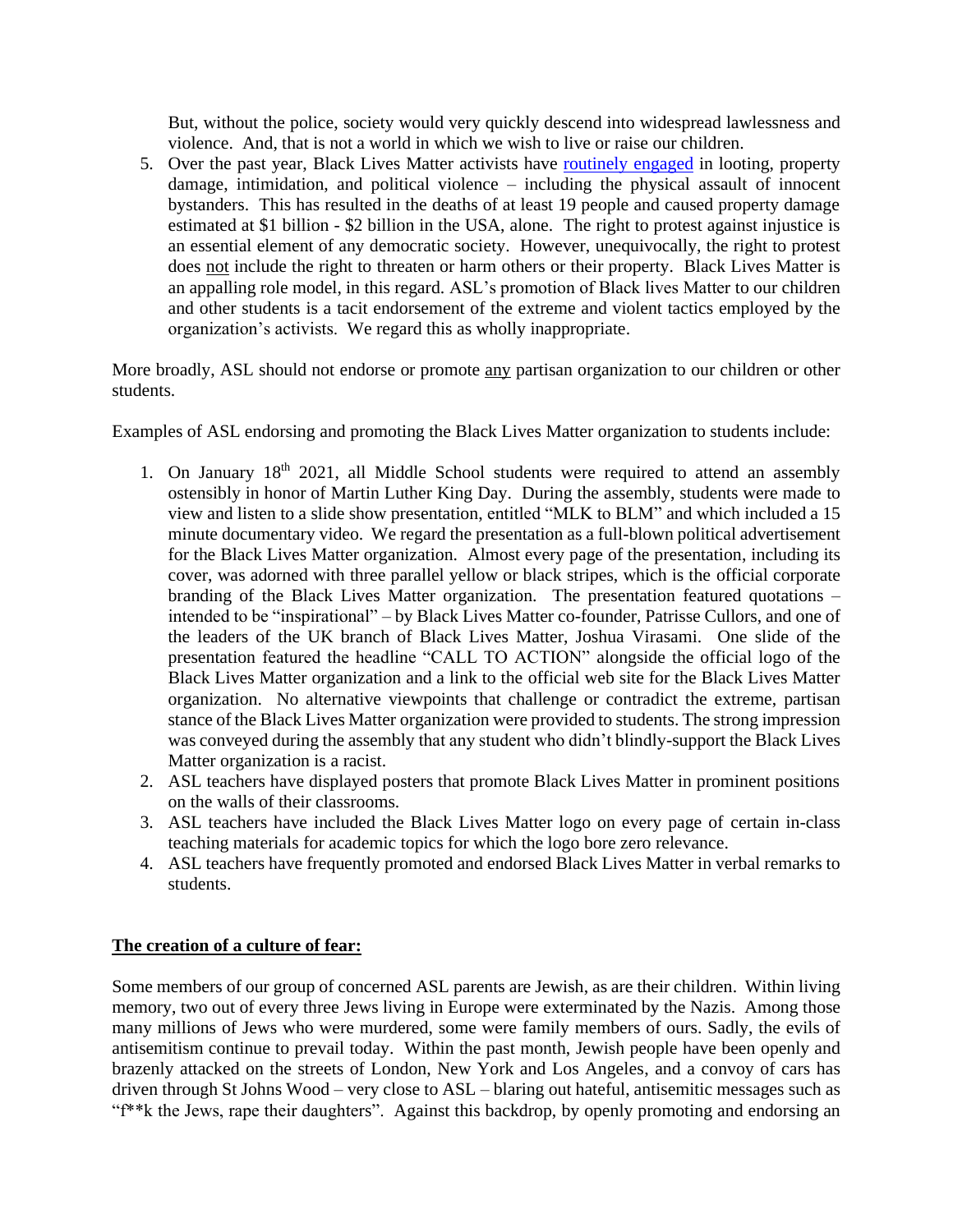antisemitic organization such as Black Lives Matter, ASL is sending a strong and clear message that it is not a safe space for Jewish children or families.

Our children report to us that much of ASL's teachings about race relations over the past year have felt wrong to them, particularly with regard to making gross generalizations about different races and casting everyone as either a "victim" or "oppressor" based on the color of their skin. However, they have not felt safe speaking their conscience and expressing their disagreement with what they are being taught about race at ASL because they have feared sanction by their teachers and the school. They report to us that, instead, they parrot the ideological views that they believe their teachers wish to hear, in order to receive favorable grades on their school assignments.

Our entire group has been following the issue of the ideological indoctrination of students into Critical Race Theory at other private schools in the US. We have heard directly from friends with children at those schools about parents who have attempted to engage with their school's administration in order to express the same reasonable concerns that we set out in this letter, only to be publicly vilified, branded as "racist", required to withdraw their children from the school, and blacklisted from application to other private schools in the area. We have read the Bari Weiss article to which we refer above and that describes these same scenes taking place at prominent private schools throughout America. We have read the extensive [media coverage](https://www.dailymail.co.uk/news/article-9488301/Math-teacher-woke-NYC-school-fired-speaking-against-schools-anti-racism-curriculum.html) about Paul Rossi, who was fired from his job as a math teacher at Grace Church High School in New York after he spoke out publicly against the school's promotion of Critical Race Theory to students (even as Grace Church's Head of School, George Davison, was [caught on tape](https://www.newsweek.com/audio-shows-grace-church-head-teacher-admitting-were-demonizing-white-people-being-born-1585069) admitting privately that the school's "Anti-Racism" agenda was "demonizing white people for being born"). We have read the extensiv[e media coverage](https://nypost.com/2021/05/08/brearley-dad-urges-parents-to-fight-antiracism-in-schools/) about Andrew Gutmann, who was compelled to withdraw his daughter from the Brearly School in New York after an open letter that he sent to other parents in which he expressed his concerns about the school's Critical Race Theory agenda was publicly branded as "deeply offensive and harmful" by Brearly's Head of School, Jane Fred.

The unavoidable conclusion from all of this is that many schools that have adopted a Critical Race Theory agenda are deeply hostile to reasonable criticism of that agenda. And, they respond to it in the same way that the Catholic Church responded to Galileo when he had the audacity to suggest in 1610 that the Earth was not at the center of the universe: public vilification and excommunication (or what is known in modern parlance as "cancelation"). And, so, we – as will all other ASL parents who share our concerns – now live in fear. We are aghast that ASL is indoctrinating our children in an ideology that we regard as racist, harmful and fundamentally against our values. But, we fear the repercussions of expressing any opposition to it. We fear that our children – who share our values – might inadvertently say something out of place about it at school. We fear that our children's educational opportunities and future prospects might be harmed materially and irrevocably, as a result.

This is an intolerable situation. Hence, we write to you to express our concerns and seek remedial action. However, we do so anonymously in order to protect us and our children from potential retribution for doing so. The very fact that we feel the need to do so should raise a major red flag that something has gone horribly wrong at ASL.

# **Harmful to our children's mental health:**

One of our children returned home from ASL recently in a deeply-upset state. They begged to have their DNA tested. When asked why this was so important to them, they replied that they "need to see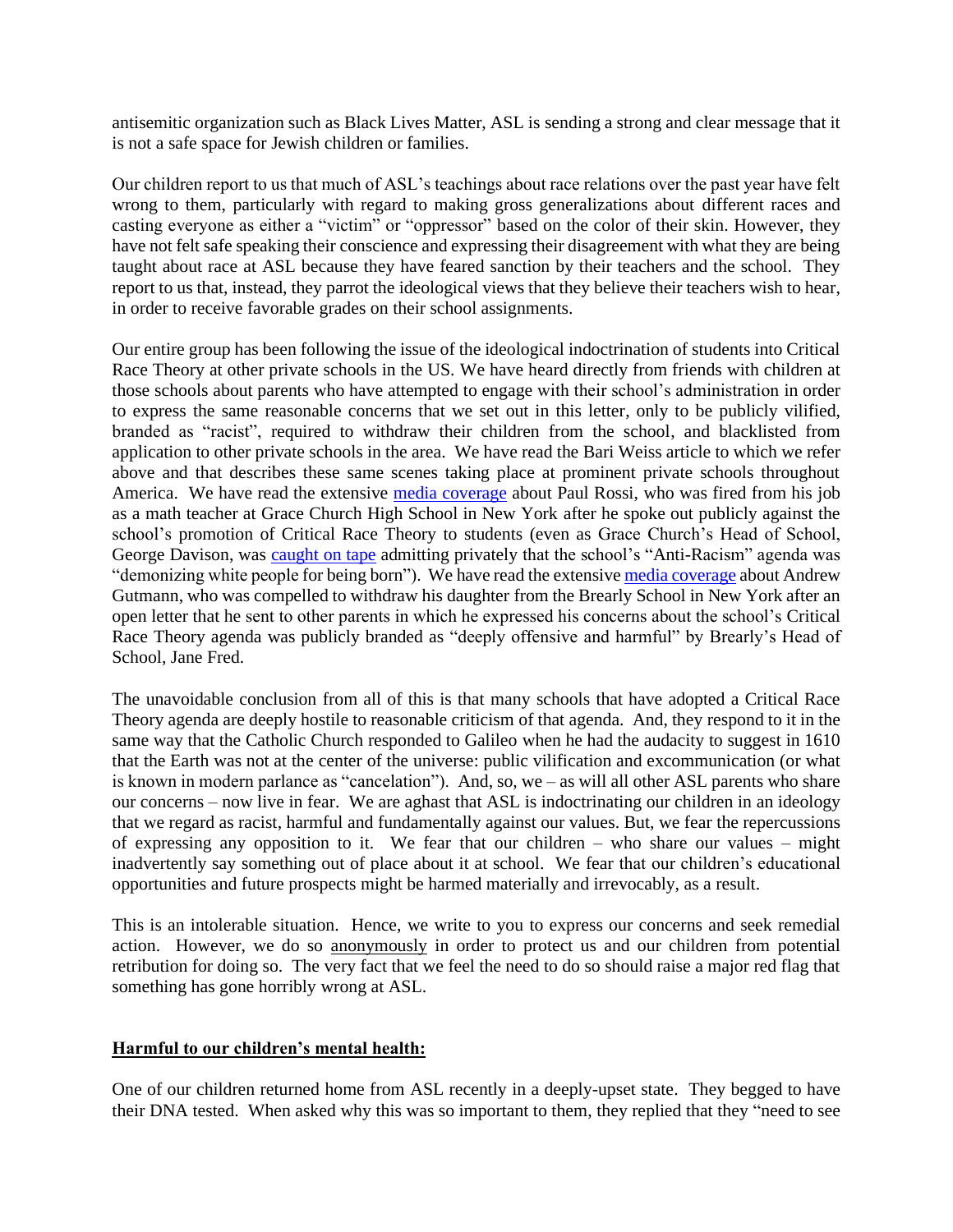what percent 'victim'" they are. They then explained that they had been taught at ASL that a person's race determines whether they are a "victim" or an "oppressor". The child felt immense anguish at the thought that they might be an "oppressor" and, so, was desperately hoping that a DNA test would reveal that they were not. Any reasonable person must surely be able to see that there is something fundamentally wrong with an educational environment that causes a child to think and feel this way.

Others of our children have expressed similar, recurring feelings of shame, guilt and low self-worth about the color of their skin because they have been taught by ASL that it means that they are either an "oppressor" or a "victim".

Echoing these sentiments, a student from the Dwight-Englewood school has written in an [open letter](https://www.fairforall.org/wp-content/uploads/2021/06/student-letter-to-dana-stangel-plowe-4.pdf) in reference to the "Anti-Racist" curriculum devised there by Dr Buggs, "Those teachings made me feel like horse sh\*t, like worthless scum undeserving of living."

By asserting that their status as "victim" or "oppressor" is intrinsically-linked to the color of their skin, ASL has robbed our children – and all other students – of their individual agency over moral outcomes. If all white people are "oppressors" and, therefore, "bad", then no amount of good deeds and virtuous conduct can change this. If all people of color are "victims", irrespective of their personal circumstances, then hard work, achievement and success cannot alter this. In both cases, the message that ASL is sending students is that they are completely helpless to affect how they are perceived, valued and judged in life. This is an appalling, harmful message to impart to children.

Those of our children who are Jewish have expressed recurring feelings of fear and anxiety that arise whenever they are present in the ASL campus (or Zoom calls during periods of distance learning) due to ASL's promotion and endorsement of the antisemitic Black Lives Matter organization. Every time they see the Black Lives Matter logo on a classroom wall or in teaching materials, they see a symbol of hatred of them and all Jewish people. Every time the school lionizes leaders of the Black Lives Matter organization who are known-antisemites, like Patrisse Cullors and Joshua Virasami, they feel that ASL must also share those leaders' hatred of them and all Jewish people. But, they also know that they are not free to express these feelings at ASL. Because, to do so would invite outrage and condemnation of them, given the highly-charged, partisan and racially-divisive environment that ASL has fostered during the past year.

# **A divisive and destructive culture war:**

The Dalton School in New York serves as a cautionary tale about the adverse consequences that can arise when schools fail to keep contested ideology and politics out of the curriculum and the classroom. Dalton has, for a number of years and under the leadership of now-former Head of School, Jim Best, explicitly stated its pursuit of an "Anti-Racist" agenda based on Critical Race Theory. This has included racially-segregated "affinity groups" like at ASL, "unconscious bias" training for faculty, mandatory "Anti-Racist" training for parents, the re-writing of the schoolwide curriculum so that every class was taught from an "Anti-Racist" perspective, and the implementation of Pollyanna, a controversial pedagogical system that seeks to indoctrinate younger students in elements of Critical Race Theory.

Evidently, these initial steps gave oxygen to and sufficiently-emboldened proponents of Critical Race Theory at the school that they issued a memorandum to the school community – signed by 129 faculty members and which [came to public notice](https://www.dailymail.co.uk/news/article-9072155/Parents-Dalton-School-balk-staffs-eight-page-list-anti-racist-demands.html) in December, 2020 – in which they made a series of 24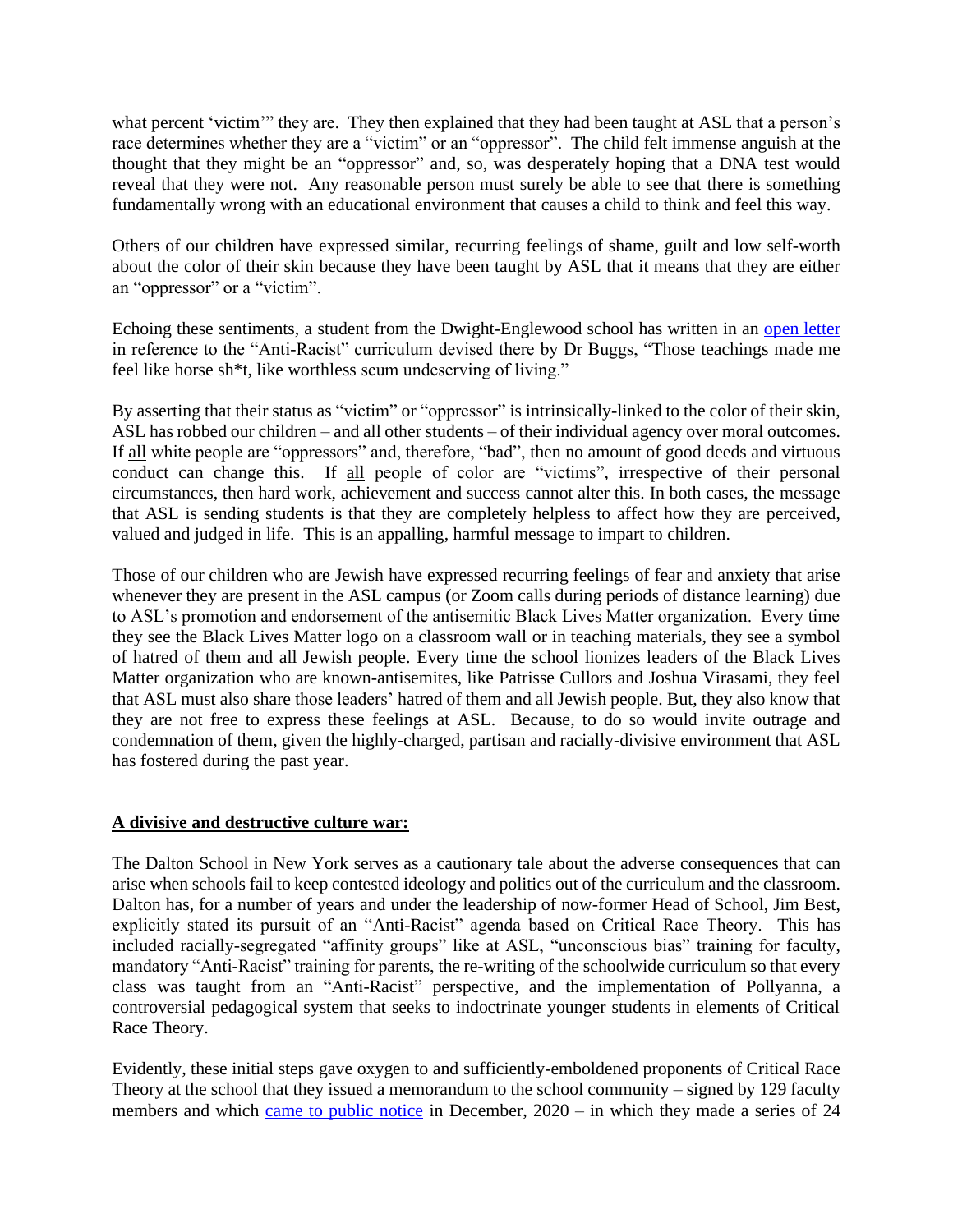demands as preconditions for returning to in-person teaching. If implemented, they would have almost-certainly resulted in the total collapse of the school. Among their demands, they called for:

- 1. 50% of all giving to the school to be forwarded on to the New York public school system.
- 2. A "leveling-down" of academic standards by eliminating AP and other advanced courses from the curriculum in the event that the participation in and performance of black students in those courses was not in parity with non-black students by 2023.
- 3. The expansion of the school's Office of Diversity, Equity and Inclusion to include at least 12 full-time positions; the hiring of an additional, full-time staff member outside of the Office of Diversity, Equity and Inclusion whose sole role would be to support black students with complaints about the school or facing disciplinary action; and, the hiring in every division of the school of a psychologist with a specialization in psychological issues affecting ethnic minority populations. (And, all of this, for a school with a student body smaller than ASL's).
- 4. The establishment of a committee of students, faculty, parents and trustees at least 50% of whom should be black – with the power to veto any and all investments within the school's endowment portfolio. (The population of New York City is 24% black. No explanation was provided for why the percentage of black participants in the committee should be more than double this.)
- 5. Mandatory diversity plot lines in all school plays.

This, in turn, prompted an anonymous group of concerned parents at The Dalton School – similar in composition to our own group, we imagine – to issue [an open letter](https://nypost.com/2021/01/30/dalton-school-parents-fight-anti-racism-agenda-in-open-letter/) to the entire Dalton community in January 2021 in which they decried the "obsessive focus on race and identity" in the school's "Anti-Racist curriculum" and the demands set out in the memorandum from 129 faculty members. In the open letter – which mirrors our own sentiments about ASL – they wrote, "Many of us do not feel welcome at Dalton any more. That really hurts to write. This ideology is extremely exclusionary to those families (perhaps a majority of the Dalton community) who don't identify as part of an oversimplified racial dichotomy in a beautiful and diverse world, or those who choose not to make their racial identity the centerpiece of their family life or their children's education … This new "Anti-Racist" obsession with race is incredibly exclusionary and hurtful to many children and their families, and many are considering leaving. Why would anyone voluntarily send their children to be taught that they are guilty regardless of their decency and kindness? A school where they are constantly reminded of the color of their skin, not the content of their character. What Black parent wants the other children to feel sorry for their kid and look at them differently? We have spoken with dozens of families, of all colors and backgrounds, who are in shock and looking for an alternative school for their children."

The publicity surrounding these events at Dalton has been extensive, unflattering, and, no doubt, unwelcome by many in the Dalton community. A few examples are [here,](https://www.vanityfair.com/news/2021/04/inside-the-antiracism-tug-of-war-at-an-elite-nyc-private-school) [here,](https://www.theatlantic.com/ideas/archive/2021/01/when-antiracist-manifestos-become-antiracist-wrecking-balls/617841/) [here,](https://nypost.com/2020/12/19/faculty-at-nycs-dalton-school-issues-8-page-anti-racism-manifesto/) [here,](https://nypost.com/2021/01/30/dalton-school-parents-fight-anti-racism-agenda-in-open-letter/) [here,](https://www.wsj.com/articles/revolution-consumes-new-yorks-elite-dalton-school-11609284049) [here](https://airmail.news/issues/2021-2-27/class-war) and [here.](https://www.city-journal.org/nyc-prep-school-admins-adopt-questionable-anti-racism-curriculum)

The fallout has been seismic. Dalton's Director of Diversity, Equity and Inclusion, Domonic Rollins, [left the school](https://nypost.com/2021/02/27/nyc-dalton-schools-head-of-diversity-is-leaving-post/) in February 2021. Dalton's Head of School, Jim Best, [abruptly stepped-down](https://www.thetimes.co.uk/article/jim-best-head-of-elite-manhattan-school-dalton-quits-in-race-row-8t3rghrvz) from his role in April 2021.

The Dalton School now faces an uncertain future. The 129 faculty members who signed the memorandum demanding that the school adopt an even more aggressive Critical Race Theory agenda seem unlikely to back down in their efforts. Many parents believe that the school has already gone much too far and have either already undertaken or are actively considering steps to transfer their children to other schools. Admissions and in-take will, no doubt, be compromised by all of the negative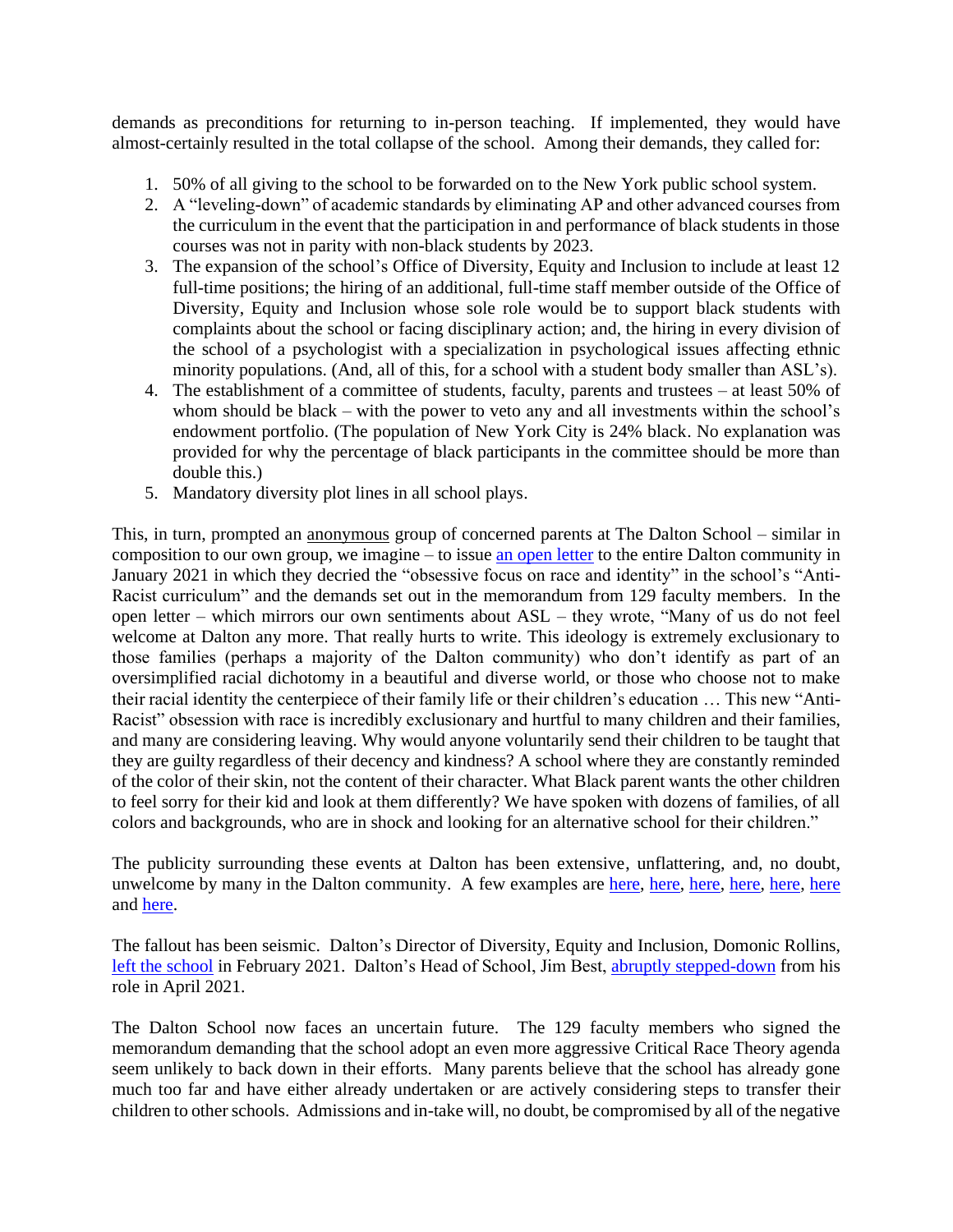publicity, as will advancement and giving. And, amid all of this, the school is now rudderless and without executive leadership.

In our view, Dalton is a perfect case study for why matters that provoke strong feelings on either side of an ideological, political or religious issue have no place at all in a school's curriculum and are best left to families to address with their children at home and according to their own values and beliefs.

Alas, Dalton's dire, existential crisis very likely represents the "Ghost of Christmas Future" for ASL, if ASL continues along its current path with regard to the promotion of a Critical Race Theory / "Anti-Racist" agenda.

### **Breach of UK law:**

ASL's promotion of Critical Race Theory and endorsement of the Black Lives Matter organization are not just wrong. They are also very likely against the law.

It is a violation of the Education and Skills Act 2008 and The Education (Independent School Standards) Regulations 2014 for any independent school in the UK, such as ASL, to promote and endorse contested ideologies and partisan organizations (with parallel legal prohibitions for state / maintained schools contained in the Education Act 1996).

The UK Equalities Minister, Kemi Badenoch (herself, a woman of color), made this perfectly clear in her [address](https://www.youtube.com/watch?v=8LHXSgmmhuk) to the House of Commons on October 20<sup>th</sup>, 2020, in which she said, "I want to be absolutely clear that the Government stand unequivocally against Critical Race Theory. Some schools have decided to openly support the anti-capitalist Black Lives Matter group, often fully aware that they have a statutory duty to be politically impartial … We do not want teachers to teach their white pupils about white privilege and inherited racial guilt. Let me be clear that any school that teaches those elements of Critical Race Theory as fact, or that promotes partisan political views such as defunding the police without offering a balanced treatment of opposing views, is breaking the law."

In addition, ASL's racially-segregated "affinity groups" very likely amount to unlawful discrimination under the Equality Act 2010.

We have direct access to the relevant ministers in the Department for Education and the Government Equalities Office and we have been advised that, following Kemi Badenoch's remarks to Parliament in October last year, they are actively seeking test cases to prosecute for promoting a Critical Race Theory agenda and Black Lives Matter.

The applicable legislation provides for a range of potential sanctions against schools that break the law, including fines and permanent closure.

### **Remedies:**

We believe strongly that it best serves our, our children's, the broader ASL community's, and ASL's interests for the matters that we set out in this letter to be to addressed and resolved directly, privately and anonymously.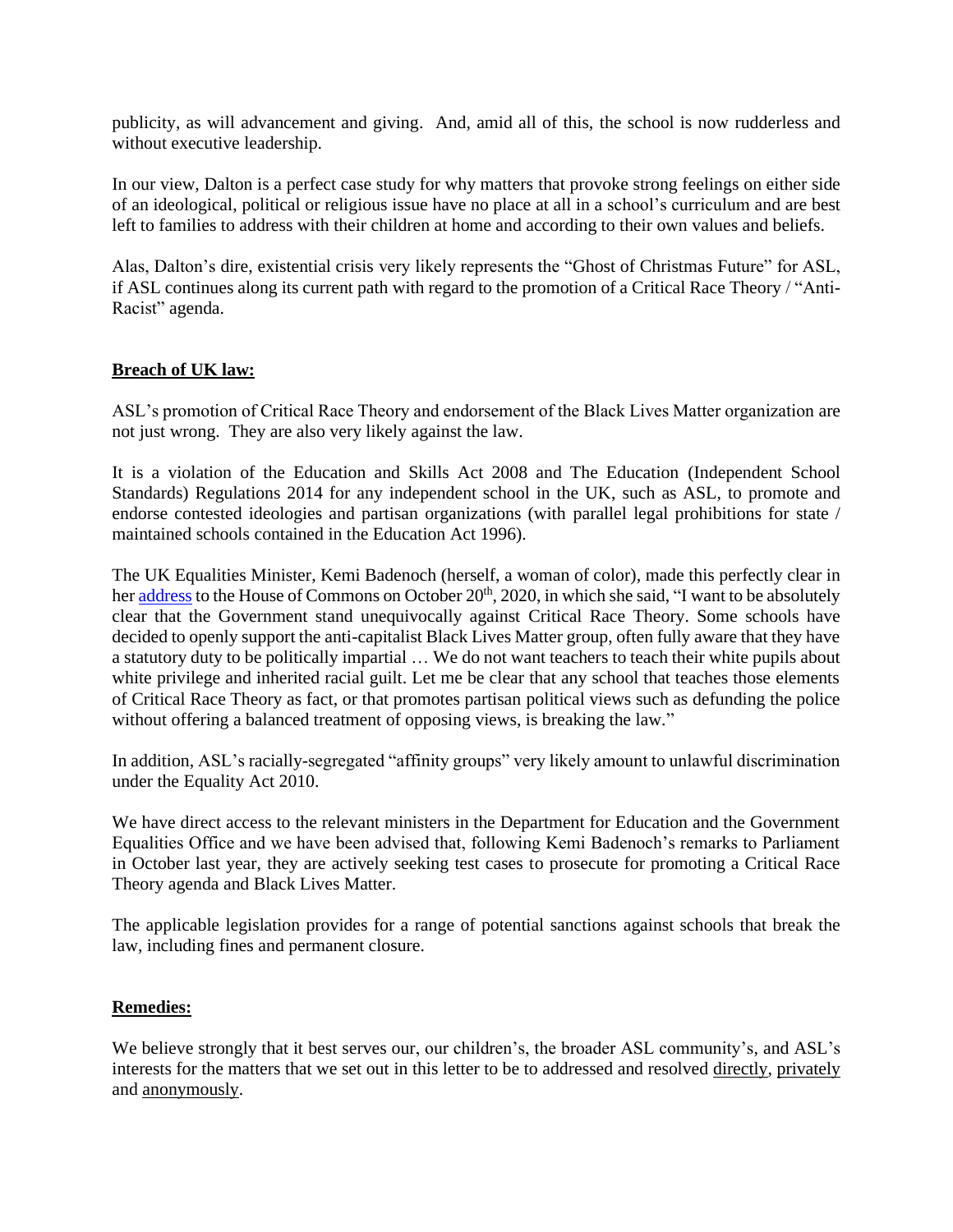We are deeply invested in ASL's success as an academic institution. Apart from the concerns that we raise in this letter, we are highly-supportive of ASL and take pride in its tradition of academic excellence and position as one of the leading international schools in the world.

Therefore, we very much hope for ASL to avoid the same public acrimony and adverse press coverage that have arisen (so far) at Dalton, Brearly, Grace Church and Dwight-Englewood. Those outcomes would have been the likely result for ASL if we were to have issued this as an open letter to the entire ASL community, invited the UK government to investigate ASL for breaking the law regarding impartiality and discrimination, initiated civil legal proceedings against ASL for the same, or shared the details of this letter with the broadcast and print journalists in our network whom we know to be sympathetic to our concerns and who would have an interest in covering this story, particularly given ASL's profile.

We also hope that these matters can be resolved to our satisfaction without anyone having to lose their job, as has happened with Jim Best and Domonic Rollins at Dalton and, now, seems unavoidable for George Davison at Grace Church.

We do not doubt that the key decision-makers responsible for incorporating such positive treatment of Critical Race Theory and Black Lives Matter into the teaching environment at ASL shared a sincere belief that, in doing so, they were acting in the best interests of students and the broader ASL community. You and the ASL Board of Trustees might well disagree strongly with the unfavorable views that we have expressed about these topics. If that is the case, we don't ask you to change your minds. But, at the very least, you must accept that Critical Race Theory and Black Lives Matter are, respectively, a contested ideology and partisan organization that, for the reasons we have set out above, have no place in ASL's curriculum and classrooms.

As such, we ask for ASL to take the following actions as a matter of urgency and no later than the start of the 2021-2022 school year:

- 1. Distribute this letter to ASL's full Board of Trustees.
- 2. Provide a written response acknowledging receipt of this letter and confirming that it has been distributed to the Board of Trustees no later than Friday, June  $18<sup>th</sup>$ , 2021.
- 3. Establish a formal, written policy that the school, including administration and faculty, shall, as required by UK law, not engage in any activities that involve the promotion or endorsement of any contested ideological beliefs (including, but not limited to, any element of Critical Race Theory) or partisan organizations (including, but not limited to, Black Lives Matter) to students.
- 4. Provide workshops and training sessions at least once per school year for all members of ASL's administration and faculty to ensure that they are fully-cognizant of their obligations under UK law and the aforementioned ASL policy to not promote or endorse any contested ideological beliefs or partisan organizations to students.
- 5. Ensure that teachers and administrators at ASL do not teach as fact or promote to students any controversial and disputed elements of the Critical Race Theory agenda (including, but not limited to, the concepts of assigning "victim" or "oppressor" status by race, "inherited racial guilt", "generational trauma", "lived experience", "white privilege", "white fragility", "decentering whiteness", "unconscious bias", "microaggressions", "intersectionality", "lived experience", and "cultural appropriation").
- 6. Disband all racially-segregated "affinity groups" and replace them with a single school club that is devoted to promoting racial inclusiveness and that is open to participation by all students.